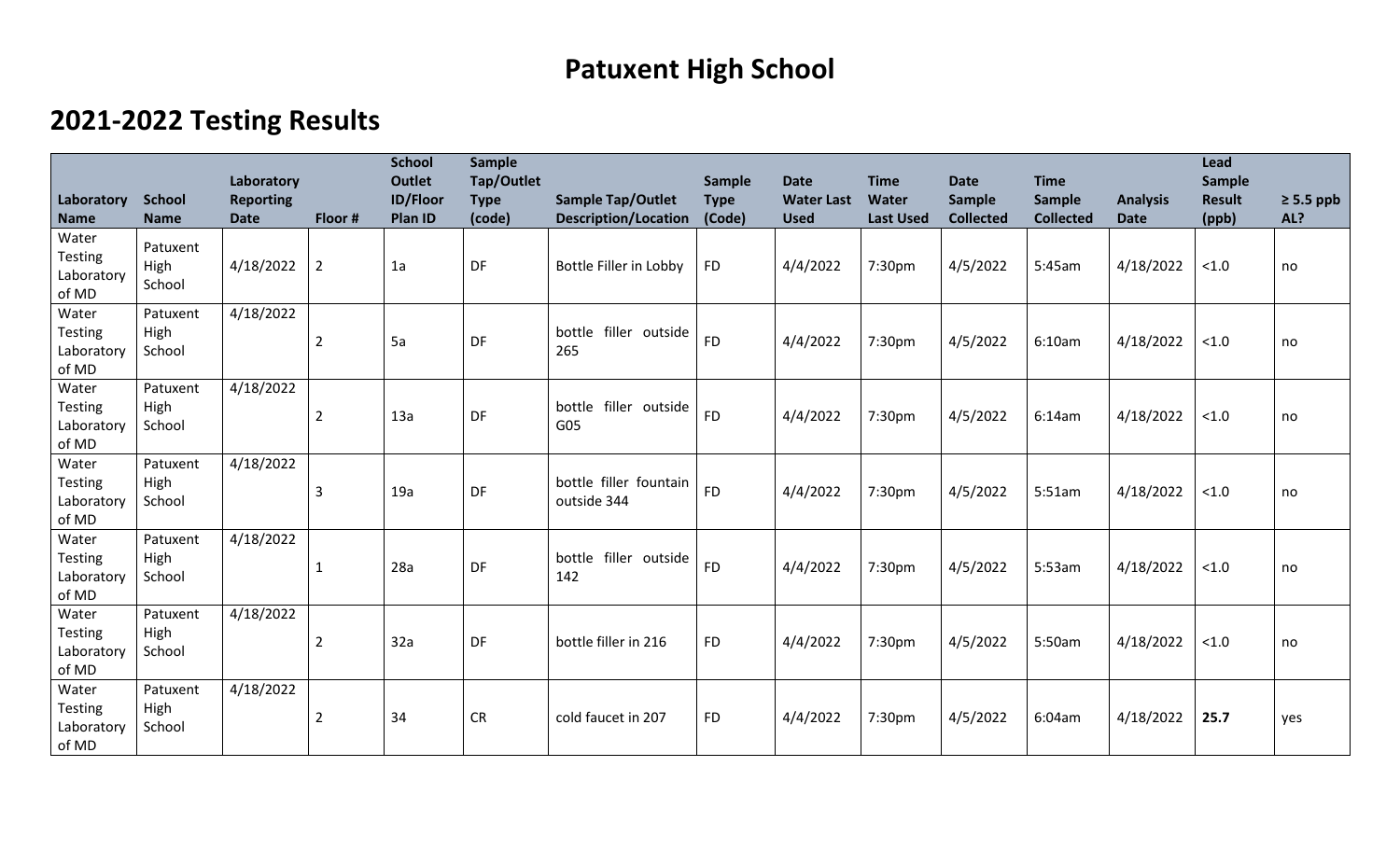| Water<br><b>Testing</b><br>Laboratory<br>of MD | Patuxent<br>High<br>School | 4/18/2022 | $\overline{2}$ | 35 | KS | cold faucet in<br>concession stand      | <b>FD</b> | 4/4/2022 | 7:30pm | 4/5/2022 | 5:46am | 4/18/2022 | 1.2    | no |
|------------------------------------------------|----------------------------|-----------|----------------|----|----|-----------------------------------------|-----------|----------|--------|----------|--------|-----------|--------|----|
| Water<br><b>Testing</b><br>Laboratory<br>of MD | Patuxent<br>High<br>School | 4/18/2022 | $\overline{2}$ | 36 | KS | dish washer sprayer                     | <b>FD</b> | 4/4/2022 | 7:30pm | 4/5/2022 | 5:41am | 4/18/2022 | < 1.0  | no |
| Water<br><b>Testing</b><br>Laboratory<br>of MD | Patuxent<br>High<br>School | 4/18/2022 | $\overline{2}$ | 37 | KS | sprayer by handwash<br>sink             | <b>FD</b> | 4/4/2022 | 7:30pm | 4/5/2022 | 5:41am | 4/18/2022 | < 1.0  | no |
| Water<br><b>Testing</b><br>Laboratory<br>of MD | Patuxent<br>High<br>School | 4/18/2022 | $\overline{2}$ | 38 | KS | left cold faucet 3<br>compartment sink  | <b>FD</b> | 4/4/2022 | 7:30pm | 4/5/2022 | 5:30am | 4/18/2022 | 3.6    | no |
| Water<br><b>Testing</b><br>Laboratory<br>of MD | Patuxent<br>High<br>School | 4/18/2022 | $\overline{2}$ | 39 | KS | right cold faucet 3<br>compartment sink | <b>FD</b> | 4/4/2022 | 7:30pm | 4/5/2022 | 5:30am | 4/18/2022 | 2.2    | no |
| Water<br><b>Testing</b><br>Laboratory<br>of MD | Patuxent<br>High<br>School | 4/18/2022 | $\overline{2}$ | 40 | KS | cold faucet on food<br>prep table       | <b>FD</b> | 4/4/2022 | 7:30pm | 4/5/2022 | 5:31am | 4/18/2022 | 2.6    | no |
| Water<br><b>Testing</b><br>Laboratory<br>of MD | Patuxent<br>High<br>School | 4/18/2022 | $\overline{2}$ | 41 | KS | sprayer by walk ins                     | <b>FD</b> | 4/4/2022 | 7:30pm | 4/5/2022 | 5:33am | 4/18/2022 | < 1.0  | no |
| Water<br><b>Testing</b><br>Laboratory<br>of MD | Patuxent<br>High<br>School | 4/18/2022 | $\overline{2}$ | 42 | KS | cold faucet on 2<br>compartment sink    | <b>FD</b> | 4/4/2022 | 7:30pm | 4/5/2022 | 5:34am | 4/18/2022 | 1.3    | no |
| Water<br><b>Testing</b><br>Laboratory<br>of MD | Patuxent<br>High<br>School | 4/18/2022 | $\overline{2}$ | 43 | KS | sprayer by ice<br>machine               | <b>FD</b> | 4/4/2022 | 7:30pm | 4/5/2022 | 5:34am | 4/18/2022 | < 1.0  | no |
| Water<br>Testing                               | Patuxent<br>High<br>School | 4/18/2022 | $\overline{2}$ | 44 | IM | ice machine                             | <b>FD</b> | 4/4/2022 | 7:30pm | 4/5/2022 | 5:35am | 4/18/2022 | $<1.0$ | no |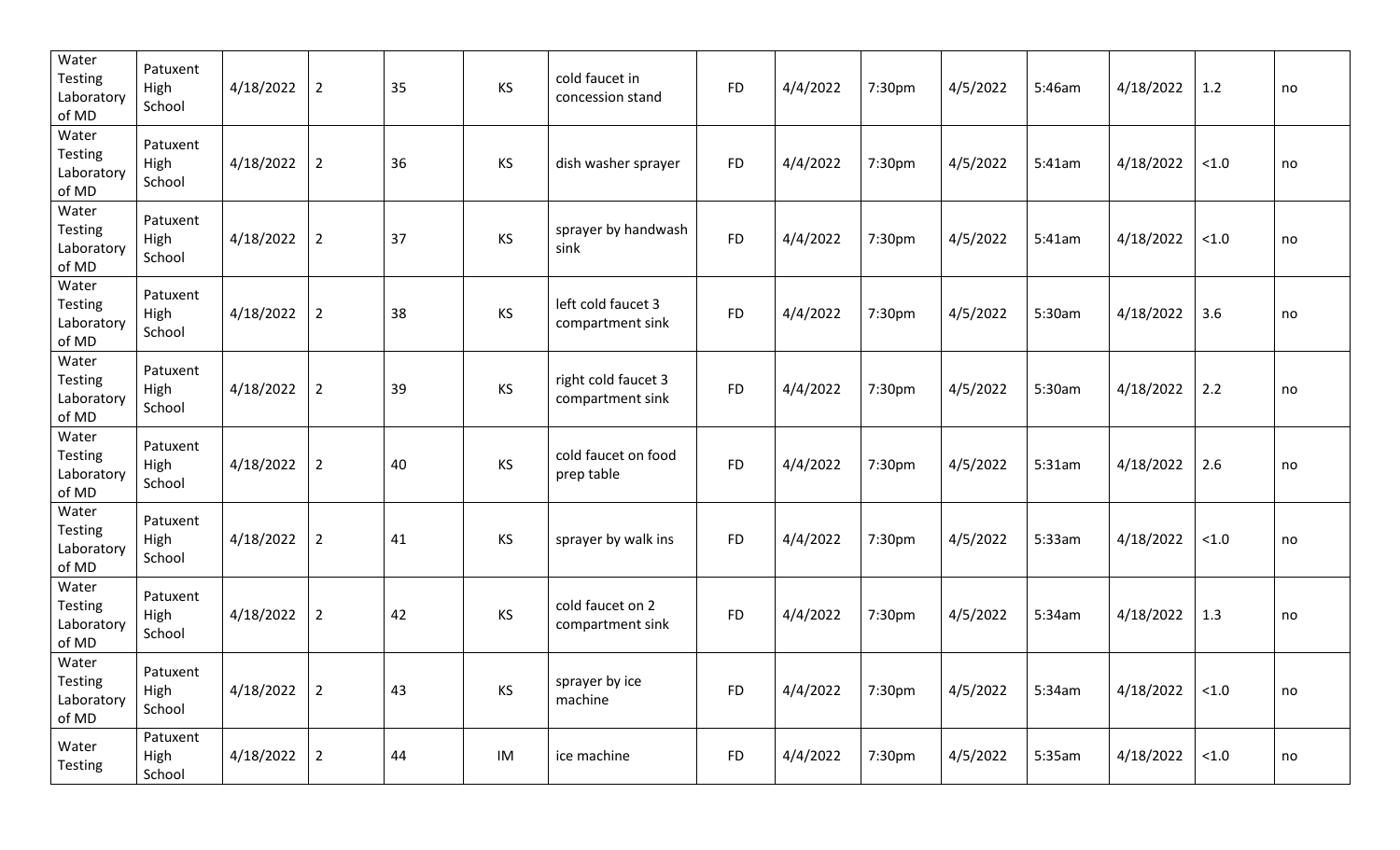| Laboratory<br>of MD                     |                            |           |                |    |           |                                                  |           |          |        |          |        |           |        |     |
|-----------------------------------------|----------------------------|-----------|----------------|----|-----------|--------------------------------------------------|-----------|----------|--------|----------|--------|-----------|--------|-----|
| Water<br>Testing<br>Laboratory<br>of MD | Patuxent<br>High<br>School | 4/18/2022 | $\overline{2}$ | 45 | KS        | cold faucet on food<br>prep table by walk<br>ins | <b>FD</b> | 4/4/2022 | 7:30pm | 4/5/2022 | 5:37am | 4/18/2022 | 2.0    | no  |
| Water<br>Testing<br>Laboratory<br>of MD | Patuxent<br>High<br>School | 4/18/2022 | $\overline{2}$ | 46 | KS        | dual kettle filler                               | <b>FD</b> | 4/4/2022 | 7:30pm | 4/5/2022 | 5:37am | 4/18/2022 | < 1.0  | no  |
| Water<br>Testing<br>Laboratory<br>of MD | Patuxent<br>High<br>School | 4/18/2022 | $\overline{2}$ | 47 | <b>CR</b> | cold faucet 274                                  | <b>FD</b> | 4/4/2022 | 7:30pm | 4/5/2022 | 6:04am | 4/18/2022 | 11.7   | yes |
| Water<br>Testing<br>Laboratory<br>of MD | Patuxent<br>High<br>School | 4/18/2022 | $\overline{2}$ | 48 | CR        | cold faucet 284                                  | <b>FD</b> | 4/4/2022 | 7:30pm | 4/5/2022 | 6:08am | 4/18/2022 | 25.3   | yes |
| Water<br>Testing<br>Laboratory<br>of MD | Patuxent<br>High<br>School | 4/18/2022 | $\overline{2}$ | 49 | <b>CR</b> | cold faucet 285                                  | <b>FD</b> | 4/4/2022 | 7:30pm | 4/5/2022 | 6:08am | 4/18/2022 | 76.9   | yes |
| Water<br>Testing<br>Laboratory<br>of MD | Patuxent<br>High<br>School | 4/18/2022 | $\overline{2}$ | 50 | <b>CR</b> | cold faucet 299                                  | <b>FD</b> | 4/4/2022 | 7:30pm | 4/5/2022 | 6:02am | 4/18/2022 | 30.0   | yes |
| Water<br>Testing<br>Laboratory<br>of MD | Patuxent<br>High<br>School | 4/18/2022 | $\overline{2}$ | 52 | <b>CR</b> | cold faucet 216                                  | <b>FD</b> | 4/4/2022 | 7:30pm | 4/5/2022 | 5:52am | 4/18/2022 | $<1.0$ | no  |
| Water<br>Testing<br>Laboratory<br>of MD | Patuxent<br>High<br>School | 4/18/2022 | $\overline{2}$ | 53 | IM        | fridge ice machine<br>216                        | <b>FD</b> | 4/4/2022 | 7:30pm | 4/5/2022 | 5:52am | 4/18/2022 | < 1.0  | no  |
| Water<br>Testing<br>Laboratory<br>of MD | Patuxent<br>High<br>School | 4/18/2022 | $\overline{2}$ | 54 | IM        | ice machine 216                                  | <b>FD</b> | 4/4/2022 | 7:30pm | 4/5/2022 | 5:53am | 4/18/2022 | $<1.0$ | no  |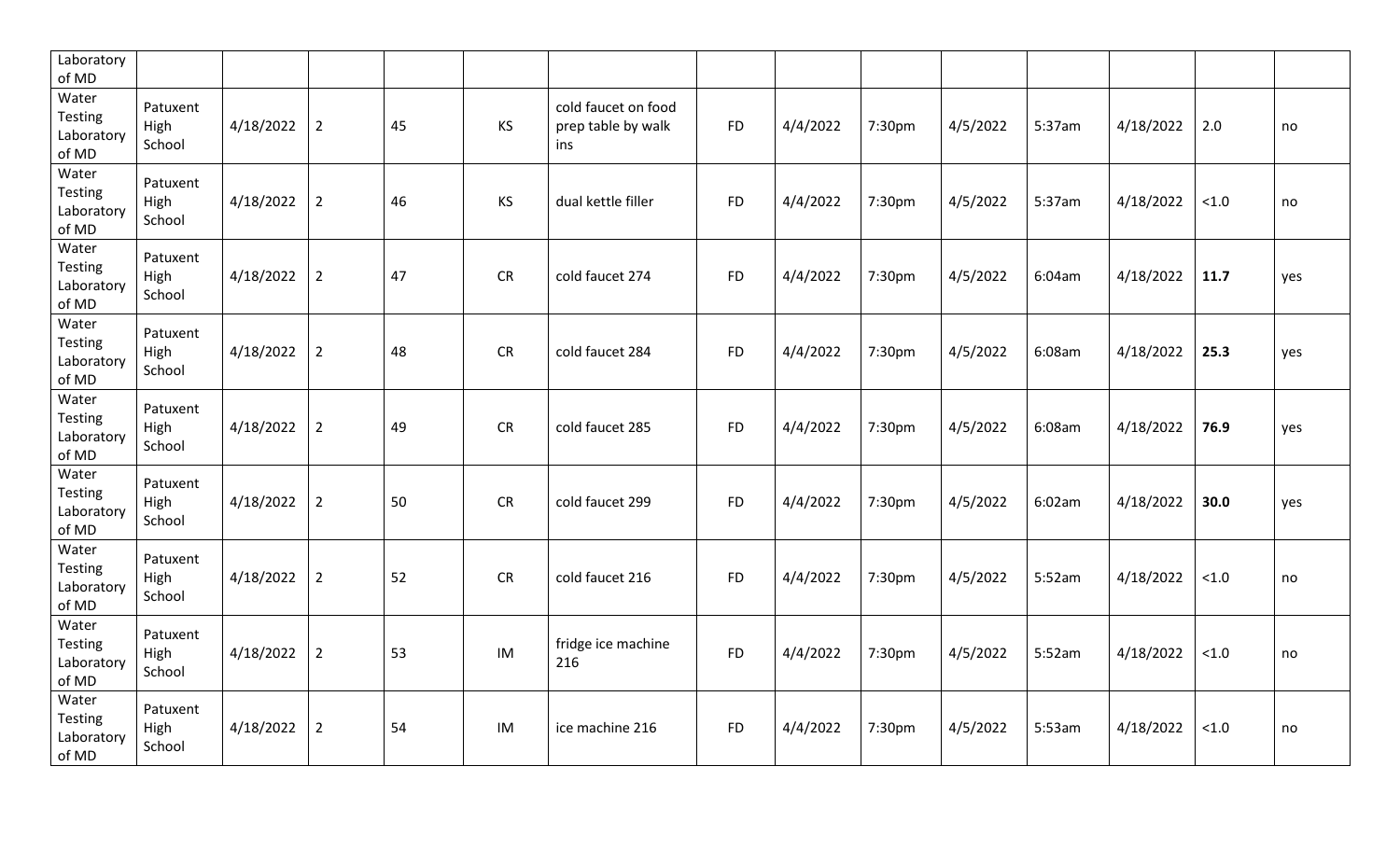| Water<br><b>Testing</b><br>Laboratory<br>of MD | Patuxent<br>High<br>School | 4/18/2022 | $\overline{2}$ | 55 | <b>CR</b> | cold faucet 228                 | <b>FD</b> | 4/4/2022 | 7:30pm | 4/5/2022 | 5:56am | 4/18/2022 | 18.1        | yes |
|------------------------------------------------|----------------------------|-----------|----------------|----|-----------|---------------------------------|-----------|----------|--------|----------|--------|-----------|-------------|-----|
| Water<br><b>Testing</b><br>Laboratory<br>of MD | Patuxent<br>High<br>School | 4/18/2022 | $\overline{2}$ | 56 | <b>CR</b> | cold faucet 229                 | <b>FD</b> | 4/4/2022 | 7:30pm | 4/5/2022 | 5:58am | 4/18/2022 | 1.2         | no  |
| Water<br><b>Testing</b><br>Laboratory<br>of MD | Patuxent<br>High<br>School | 4/18/2022 | $\overline{2}$ | 57 | IM        | ice machine 239                 | <b>FD</b> | 4/4/2022 | 7:30pm | 4/5/2022 | 5:58am | 4/18/2022 | < 1.0       | no  |
| Water<br><b>Testing</b><br>Laboratory<br>of MD | Patuxent<br>High<br>School | 4/18/2022 | 3              | 58 | <b>CR</b> | cold faucet 343                 | <b>FD</b> | 4/4/2022 | 7:30pm | 4/5/2022 | 5:46am | 4/18/2022 | 35.0        | yes |
| Water<br><b>Testing</b><br>Laboratory<br>of MD | Patuxent<br>High<br>School | 4/18/2022 | $\mathbf{1}$   | 59 | <b>CR</b> | cold faucet 104                 | <b>FD</b> | 4/4/2022 | 7:30pm | 4/5/2022 | 5:37am | 4/18/2022 | 8.2         | yes |
| Water<br><b>Testing</b><br>Laboratory<br>of MD | Patuxent<br>High<br>School | 4/18/2022 | $\mathbf{1}$   | 60 | <b>CR</b> | cold faucet 106                 | <b>FD</b> | 4/4/2022 | 7:30pm | 4/5/2022 | 5:37am | 4/18/2022 | 29.6        | yes |
| Water<br><b>Testing</b><br>Laboratory<br>of MD | Patuxent<br>High<br>School | 4/18/2022 | $\mathbf{1}$   | 61 | HE.       | front left cold faucet<br>112   | <b>FD</b> | 4/4/2022 | 7:30pm | 4/5/2022 | 5:38am | 4/18/2022 | 24.8        | yes |
| Water<br><b>Testing</b><br>Laboratory<br>of MD | Patuxent<br>High<br>School | 4/18/2022 | $\mathbf{1}$   | 62 | HE        | back left cold faucet<br>112    | <b>FD</b> | 4/4/2022 | 7:30pm | 4/5/2022 | 5:38am | 4/18/2022 | 9.6         | yes |
| Water<br>Testing<br>Laboratory<br>of MD        | Patuxent<br>High<br>School | 4/18/2022 | $\mathbf{1}$   | 63 | HE        | middle left cold<br>faucet 112  | <b>FD</b> | 4/4/2022 | 7:30pm | 4/5/2022 | 5:39am | 4/18/2022 | $\vert$ 3.3 | no  |
| Water<br><b>Testing</b>                        | Patuxent<br>High<br>School | 4/18/2022 | $\mathbf{1}$   | 64 | HE        | middle right cold<br>faucet 112 | <b>FD</b> | 4/4/2022 | 7:30pm | 4/5/2022 | 5:39am | 4/18/2022 | 11.1        | yes |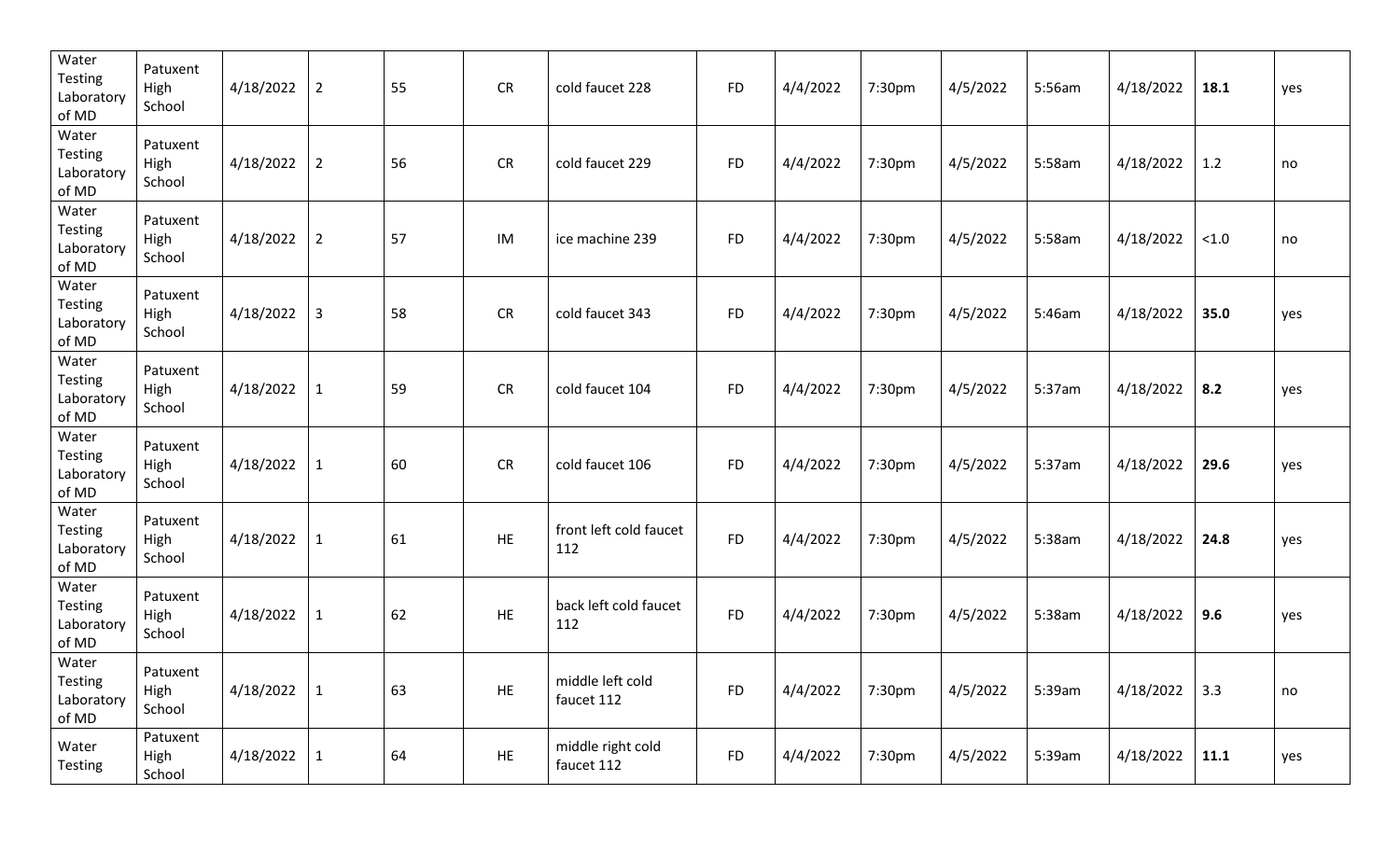| Laboratory<br>of MD                     |                            |           |              |    |           |                                           |           |          |        |          |        |           |       |     |
|-----------------------------------------|----------------------------|-----------|--------------|----|-----------|-------------------------------------------|-----------|----------|--------|----------|--------|-----------|-------|-----|
| Water<br>Testing<br>Laboratory<br>of MD | Patuxent<br>High<br>School | 4/18/2022 | $\mathbf{1}$ | 65 | HE        | back right cold<br>faucet 112             | <b>FD</b> | 4/4/2022 | 7:30pm | 4/5/2022 | 5:39am | 4/18/2022 | 26.7  | Yes |
| Water<br>Testing<br>Laboratory<br>of MD | Patuxent<br>High<br>School | 4/18/2022 | $\mathbf{1}$ | 66 | <b>HE</b> | front right cold<br>faucet 112            | <b>FD</b> | 4/4/2022 | 7:30pm | 4/5/2022 | 5:39am | 4/18/2022 | 20.6  | yes |
| Water<br>Testing<br>Laboratory<br>of MD | Patuxent<br>High<br>School | 4/18/2022 | $\mathbf{1}$ | 67 | <b>TL</b> | teacher cold faucet<br>112                | <b>FD</b> | 4/4/2022 | 7:30pm | 4/5/2022 | 5:39am | 4/18/2022 | 3.1   | no  |
| Water<br>Testing<br>Laboratory<br>of MD | Patuxent<br>High<br>School | 4/18/2022 | $\mathbf{1}$ | 68 | CR        | left cold faucet 118                      | <b>FD</b> | 4/4/2022 | 7:30pm | 4/5/2022 | 5:35am | 4/18/2022 | 7.8   | Yes |
| Water<br>Testing<br>Laboratory<br>of MD | Patuxent<br>High<br>School | 4/18/2022 | $\mathbf{1}$ | 69 | <b>CR</b> | right cold faucet 118                     | <b>FD</b> | 4/4/2022 | 7:30pm | 4/5/2022 | 5:35am | 4/18/2022 | 6.5   | yes |
| Water<br>Testing<br>Laboratory<br>of MD | Patuxent<br>High<br>School | 4/18/2022 | $\mathbf{1}$ | 70 | <b>CR</b> | left cold faucet 120                      | <b>FD</b> | 4/4/2022 | 7:30pm | 4/5/2022 | 5:33am | 4/18/2022 | 3.9   | no  |
| Water<br>Testing<br>Laboratory<br>of MD | Patuxent<br>High<br>School | 4/18/2022 | $\mathbf{1}$ | 71 | CR        | right cold faucet 120                     | <b>FD</b> | 4/4/2022 | 7:30pm | 4/5/2022 | 5:33am | 4/18/2022 | 8.5   | yes |
| Water<br>Testing<br>Laboratory<br>of MD | Patuxent<br>High<br>School | 4/18/2022 | $\mathbf{1}$ | 73 | KS        | 3 compartment sink<br>in Concession Stand | <b>FD</b> | 4/4/2022 | 7:30pm | 4/5/2022 | 6:34am | 4/18/2022 | < 1.0 | no  |
| Water<br>Testing<br>Laboratory<br>of MD | Patuxent<br>High<br>School | 4/18/2022 | $\mathbf{1}$ | 74 | <b>KS</b> | sink in concession<br>stand               | <b>FD</b> | 4/4/2022 | 7:30pm | 4/5/2022 | 6:34am | 4/18/2022 | < 1.0 | no  |